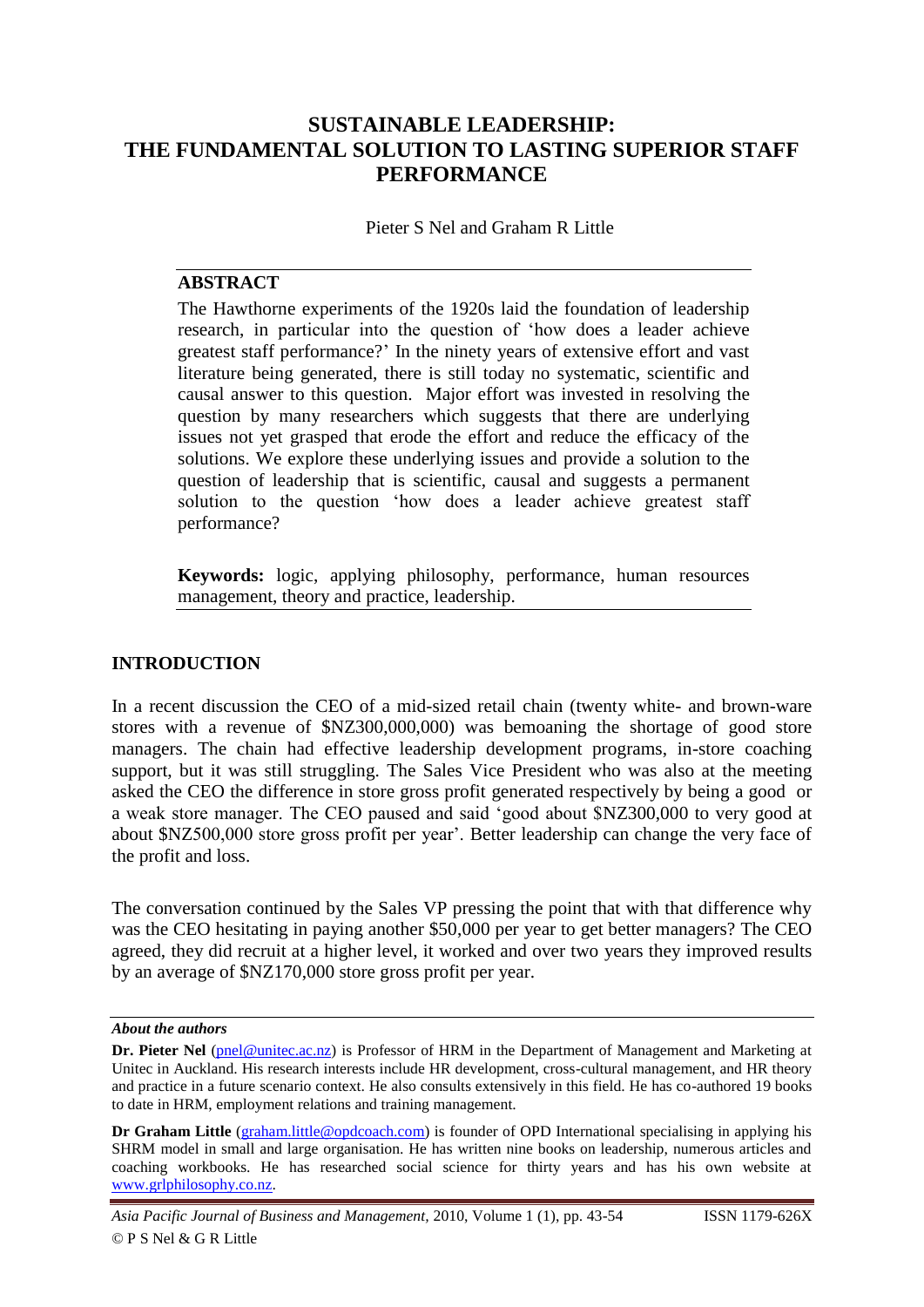The retail chain dealt with the leadership issue in the traditional manner that is by recruiting "better people". There are constraints on the process of seeking better people, first they are not always available, second there are real financial risks, third, it is no panacea and it does not always work.

The research question of leadership now comes into sharper focus: Can a solution to gaining superior team performance be systematised to the point that an 'average' manager can be guided to deliver at least at the "good" scale as rated by the CEO? Can a solution be constructed that is scientific, systematic and causal and assures the CEO of at least "good" results (Little 2008i)?

### **THE UNDERLYING INTELLECTUAL ISSUES ERODING LEADERSHIP SOLUTIONS**

There are three main issues that erode research and in particular erode the range of solutions and construction of models to guide leaders in achieving better performance from their teams.

### **Management is Part of Social Science**

All management and all "organisations" involve people and all such topics and issues derived from these topics are created by people. The science of people is social science and all management and organisation issues derived are part of social science. This in itself is innocuous enough, but the consequences are not. It follows that all the intellectual issues that pervade and hinder social science must apply in all management science. For any model to be real it needs to be causal, but what is cause and how is it applied in social science and what does it even mean to discuss cause in social science? What are the intellectual tools to be used in management and are they valid tools? It means that what is discussed in management science must bear sensibly to what is discussed in other divisions of social science. So how can we discuss motivation without considering it as derived from a general theory of psychology? Furthermore it is very difficult to discuss the idea of "organisation" without relating it in some way to insight into what the term means, how is it manifest and how it impacts on behaviour.

We could avoid these intellectual issues and seek arguments that we can do research to identify the best of those actions that work, and promote those to improve results without necessarily considering all the underlying issues. However, in effect this is what has been done since the Hawthorne studies and forms the basis of modern work and research, yet we have no solution and we have not really progressed beyond the insight of ancient great leaders such as Julius Caesar or Alexander the Great.

In the modern world the economy (and political and social infrastructure) is not able to be operated by means of a very few great people, it needs greater effectiveness by a very large number of people which means more people need to be able to lead effectively.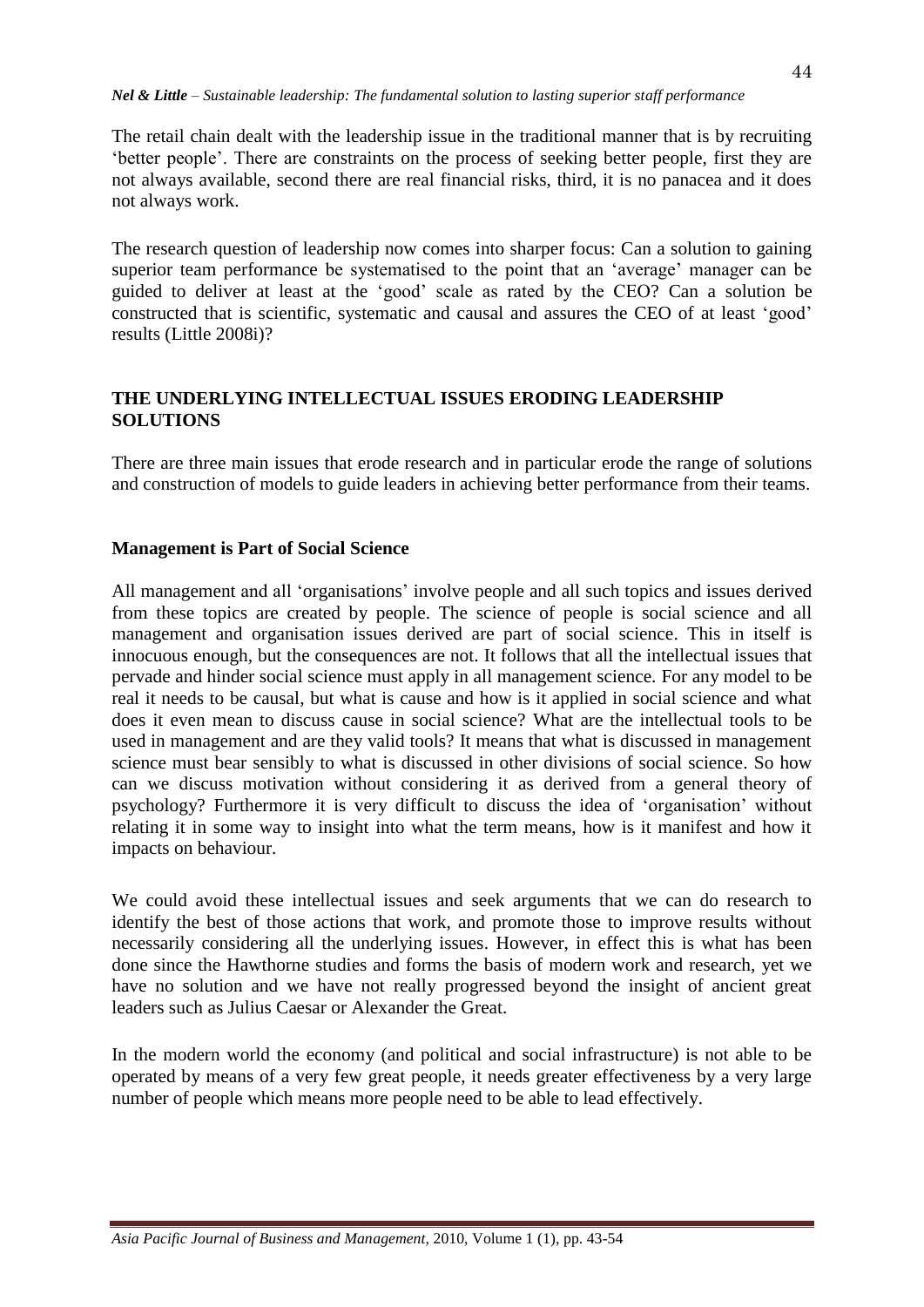### **An Organisation is Separate from People**

There are two very important aspects to this issue, the first is practical and the second is ontological. By way of an example let"s imagine all the staff of an organisation were killed and replaced immediately by other people. Now let's assume that the organisation's name did not change, the reporting relationships did not change, the business processes did not change, the culture and style of the organisation did not change, nor did the image and acceptance of the organisation in the minds of the clients. Nothing changed except the people. Second the organisation can be sued, it can own things and it has social and legal obligations. These arguments obviously lead to the view that organisations exist independent of people. The separation of organisation from people leads to the ontological issue: If the organisation exists independent of people, then what is it that exists? This issue demands that we investigate what the term "organisation" means, since it is not enough to "define" an organisation, we also need to specify "what it is" in an ontological sense.

The general theory of psychology addresses the crucial question of the body and mind problem, the existence of ideas as causal in human affairs, and provides a clear and unequivocal definition and analysis of cause and how it applies in social science. The theory is therefore thoroughly scientific, causal and built by using defined and clearly understood tools of theory creation (Little 2000c). These tools are applied to the question of the link between strategy, outputs and staff behaviour.

An organisation has a physical presence by way of forms, materials, buildings etc, but this is far from all. An organisation also influences human behaviour, but how? With the background of Little"s theoretical structure (Little 2000a, Little 2000b, Little 2000c) we can say that an organisation is an 'idea that influences behavior', with issues of ontology considered and resolved in the discussion on existence of ideas, and with the analysis of 'influences' with its causal implications also considered in the prior discussion on cause. It is important to understand the depth of the structure, not merely the general theory of psychology which is derived from the structure, because to merely focus on the theory misses the crucial point (Little 2000d, Little 2000e, Little 2000f). These aspects are also addressed elsewhere in this article.

The ontological definition of organisations and its basis in the existence and causal influence of ideas which is also related to the epistemological position of Popper (1972) who argued knowledge existed independent of the knower. The ontological status of an organisation as an entity in its own right therefore leads to a number of questions.

- Does the idea "organisation" have an internal structure?
- If it does have an internal structure, what is it?
- How does the idea "organisation" influence people, and is the internal structure implicated?
- Can the factors that most influence people be identified and organised into a model and then used by team leaders to achieve greater team performance?

These questions lead us to consider the issues of strategic thinking which are outlined below.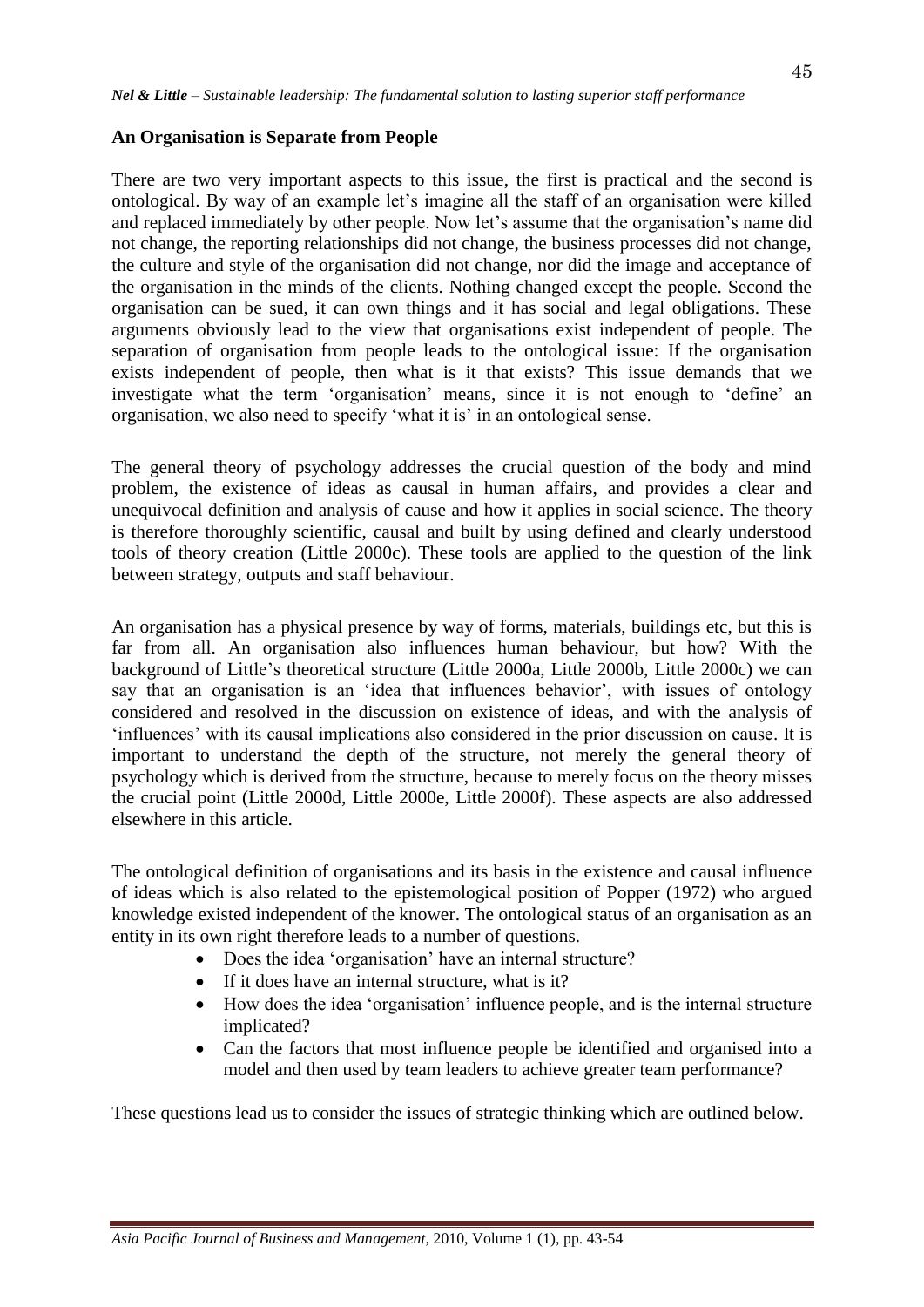### **Strategic Thinking Determines the Quality and Integrity of Science**

Imagine drafting a marketing plan for a new product, what is required? First we need do research such as "what is the likely target market? How big is it? What communication channels can be used? What are the likely communication costs? What are the competitors? How strong are they? And so on… In relation to such questions, the **topic** to be discussed is "what then is an effective plan for the new product?" The **ground** is the questions we need to address prior to addressing the **topic**. We simply cannot draft a plan without addressing the prior questions at least to a degree to enable us to understand their potential impact on the topic. The answers to the questions of ground provides the platform for addressing the topic and simultaneously limits the solutions to the topic, limits what we can and cannot say of the topic. For example, if we can find no accurate information on competitors, then our marketing plans must be in line with issues such as qualification, and the assessment of the plan must be within the bounds defined by the fact we only know competitor names and do not know their strength or degree of market penetration.

The issues of ground are those that could potentially impact any solution to the topic, so the issues of ground need to be assessed to clarify the extent to which they impact the topic. Establishing the assessment of the issues of ground thereby limits the range of solution to the topic, since what can be said of the topic cannot fall outside the bounds defined by the analysis of the ground. Should this be done and if the issue of ground could yet impact on the topic in some unknown way, it would then demand a qualifying statement to the solution to the topic which could read "... in the absence of full understanding of " or "... we speculate that…". This approach to strategy is defined as "first things first"" (Little 2000a, Little 2008f). It applies in all intellectual endeavours, of which business strategy is merely an example, so it applies in science (Little 2000d). An example is strategic human resource management (SHRM) in the firm.

Let's first consider what we mean by SHRM. Graetz, Rimmer, Lawrence and Smith (2006:218) state that it is "The design and implementation of internally consistent policies and practices, which are aligned with the organisation"s strategy, to ensure employees contribute to the achievement of business objectives." Various perspectives however exist from behavioural to resource-based perspectives, as well as being integrated with the corporate and business strategy (Armstrong & Baron 2002, Guest 1997, Legge 1995).

The definition by Little (2003) that SHRM is the alignment of staff behavior with the specific annual goals and targets derived from the strategy is more focused on the quality of mind of the staff, since to align behaviour has the prerequisite of aligning the mind. Processes and policies can be perfect, well implemented, but if treated as administrative, even signed off as an administrative action, they will have no lasting impact on the organisation results. SHRM is about the alignment of minds then actions and that cannot be achieved without the willing consent of those whose minds must be aligned (Little 2008c, Little 2008d).

The list of issues of ground would therefore include at least the following: Are people different from the firm? If they are not, then how can this be justified, and if they are what then is the firm? Can any theory of SHRM be put forward that does not consider the issue of the nature and status (the existence) of a firm in relation to the nature and status (the existence) of people? This is the ontological problem implicit in the question of a theory of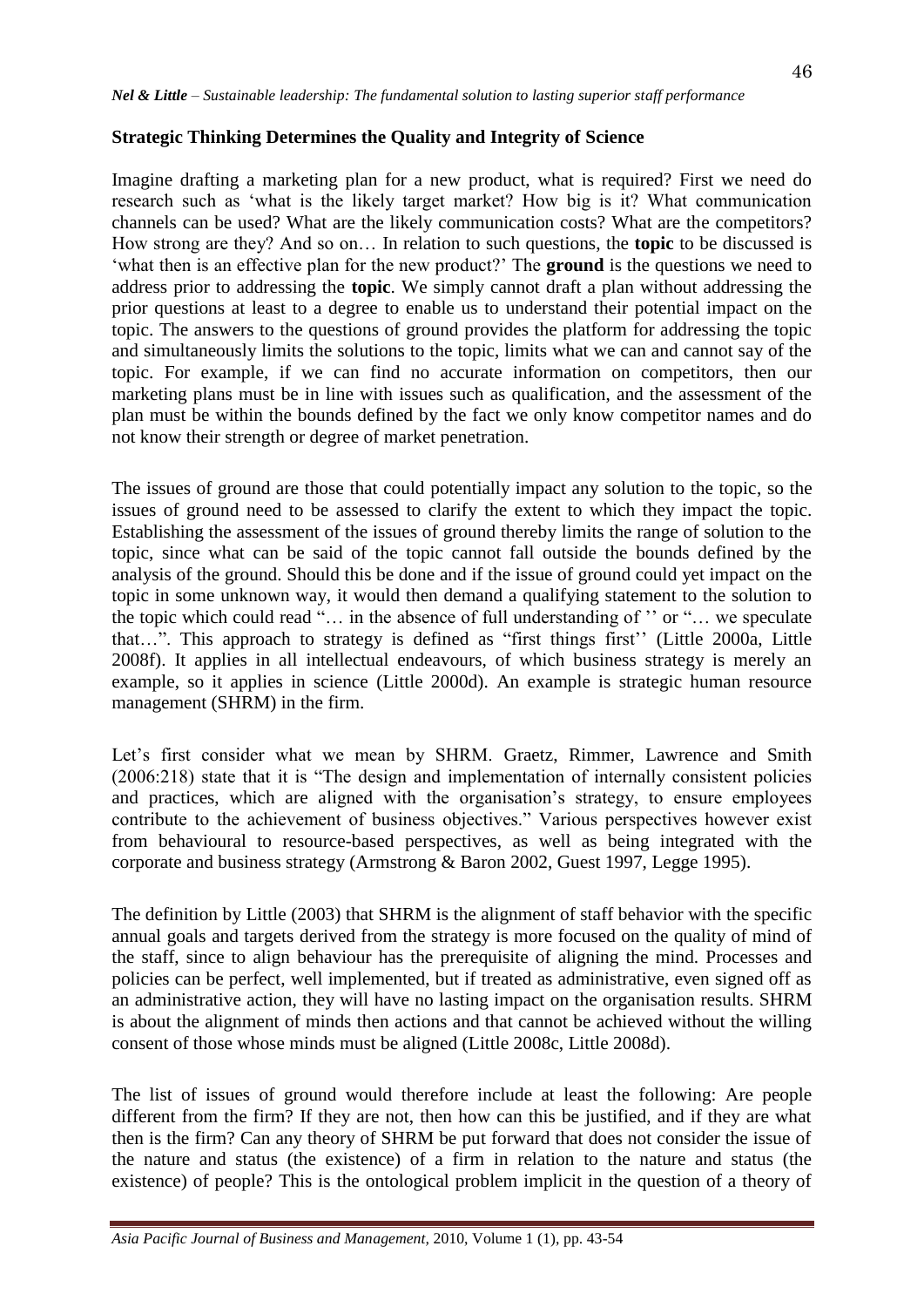strategic human resource management. Can any legitimate or remotely valid theory of SHRM be offered without considering the ontological and normative problems intrinsic in the ground of the topic? Let"s now consider the following:

- What is the relationship between the variables of any potential theory of SHRM and the values of those variables? This leads to the issue of whether or not success is intrinsic to the theory, or arises as a value of variables. This is the normative problem intrinsic in any theory of SHRM.
- If the ontological and normative issues are to be addressed, how can they be without addressing general ontological issues, that is establishing what is that must generally exist, with the firm being some detail of what generally exists?
- Can any resolution of the normative issues be reached for a theory of SHRM without considering the issues of the relation between the general and the particular and the relevance of this problem to the nature and structure of science?
- Is any theory of SHRM intended or able to offer causal insight into the manner of the firm and its change and development? How can any consideration of these issues be separated from the general problems of the causality of human mood and conduct, since it is people who populate the firm?

It can be deduced from the preceding analysis that failure to deal appropriately with the issues of ground will result in the following qualifying assertion:

• In the absence of a general theory of psychology and of knowledge, and in the absence of any understanding of the factors linking people to the firm, and without analysing whether or not people are separate from the firm and without fully locating our comments within social science, we speculate about SHRM.

## **SUMMARY OF THE UNDERLYING ISSUES WHICH ERODE LASTING SOLUTIONS TO LEADERSHIP**

- Management not integrated effectively into social science with the result that fundamental issues in social science were not fully acknowledged as issues in management and organisation discussions leading to limited options as solutions to the research questions.
- Failure to address fundamental issues that must be resolved prior to seeking solutions to any question in management and organisation theory resulting in weak models and theory based on incomplete analysis.
- Ontological confusion as to the nature of an organisation which again restricts the range of solutions on management and organisation topics.

## **The Topic**

The central topic can now be summarised as follows: Can a solution to gaining superior team performance be systematised to the point that an "average" manager can be coached and/or guided to deliver superior results?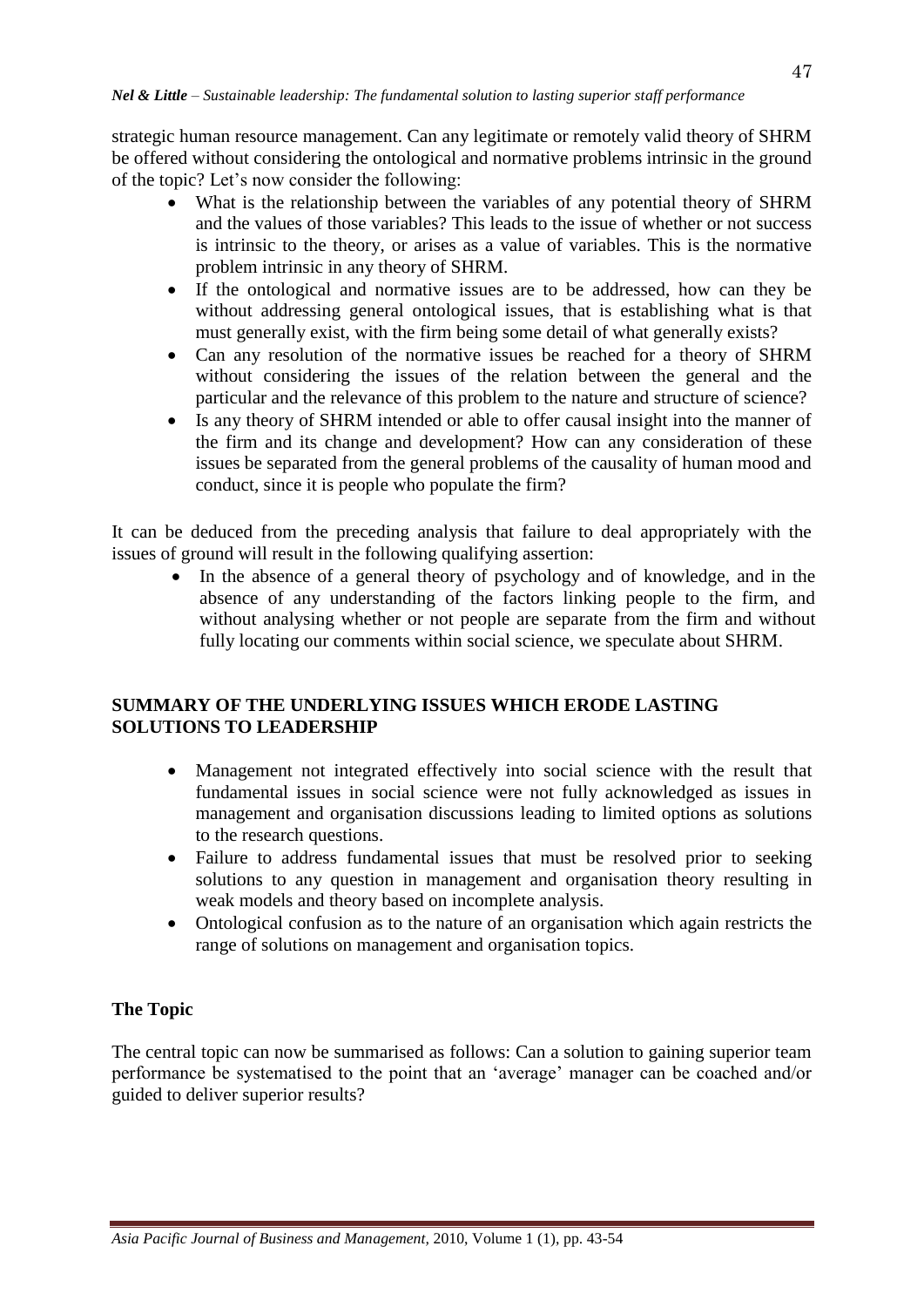The main topic can now be also broken down into related and more detailed issues where these more detailed questions beginning to focus attention on the direction we need to follow to find the solution to the question that is the topic:

- What exactly are the features of the entity 'organisation' that most impact human behaviour?
- How exactly is staff behavior linked to organisation strategy and outputs?
- How do the features of the entity 'organisation' impact human behaviour? That is what aspects of the causal model describing human behaviour are impacted by what aspects of the entity organisation?

### **The Issues of Ground**

Crucial issues of ground are as follows, with some already having been addressed. If our solution is to be lasting, fully science, and causal, then:

- What is cause and how does it apply in social science? (Little 2000e, and 2000d)
- $\bullet$  How can ideas exist?
- What is science and how do ethics of science have a bearing on the topic and how do we manage the topic?
- What is a general theory of psychology about which we can be certain, and thereby base our understanding of an organisation and how the factors of an organisation impact on people?
- What tools can we use to analyse in order to build the model we propose so that the model is workable?
- How does the model and the process of building relate and being described within the general theory of psychology?
- What is the epistemological status of the model we propose and how does that relate and fit within the general theory of knowledge describing how any and all knowledge must relate to the object of that knowledge?

### **THE PROPOSED MODEL**

The theory of the organisation (Little 2003) and the proposed model is based on the solutions to the above questions. The diagrammatic summary is presented below, in Figure 1 summarising the internal structure of the ideal organisation highlighting those elements directly impacting on human behaviour and represents the concepts presented in this paper.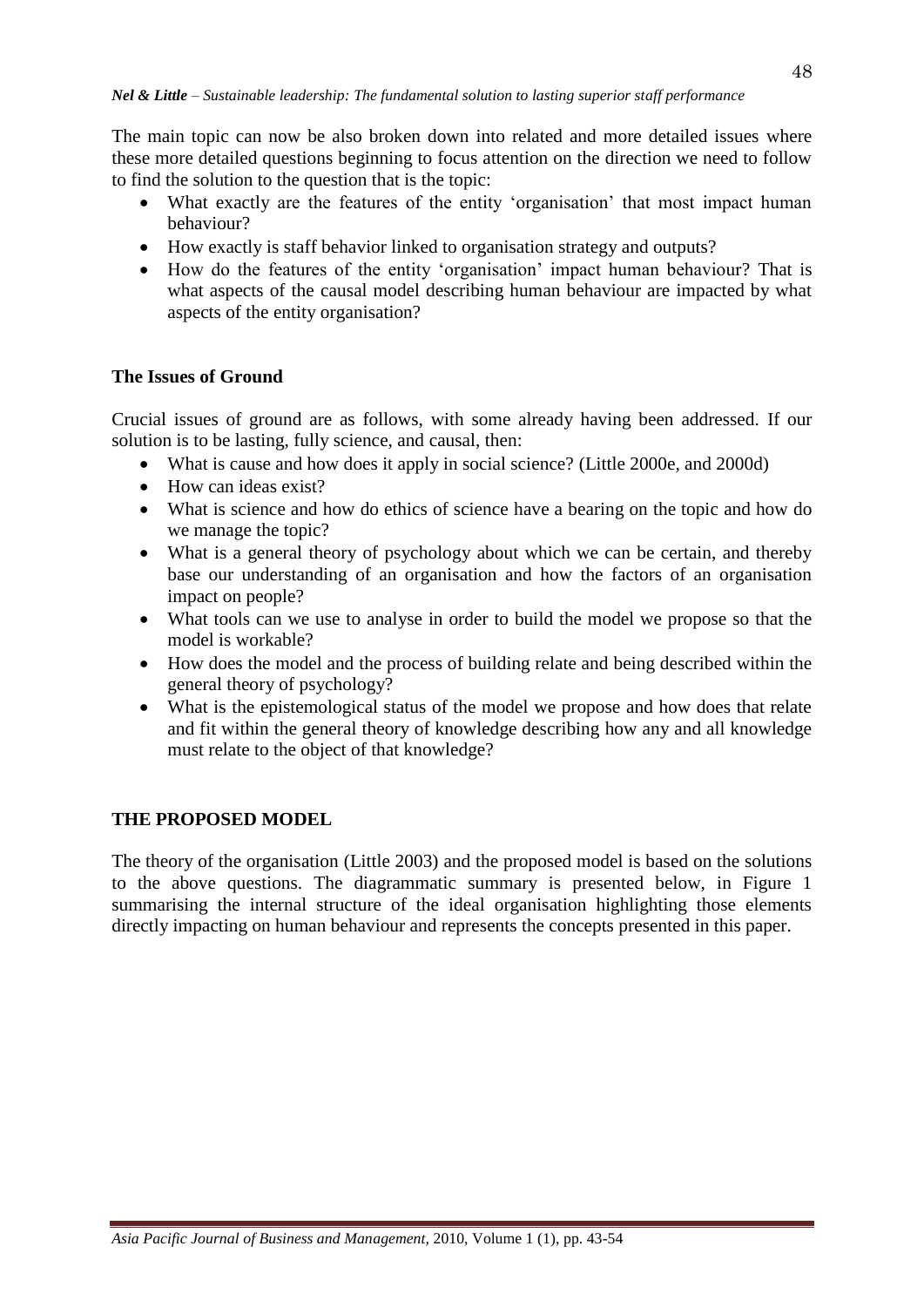

*Source: Developed by the authors* 

To continue with the process of model building, Figure 2 shows the details of exactly how the performance factors in the organisation are directly linked to factors in the psychology of the person.



achieving goals and strategy.

**FIGURE 2 Linking the Details of the Role Structure to Definite Psychological Targets**

*Source: Developed by the authors.*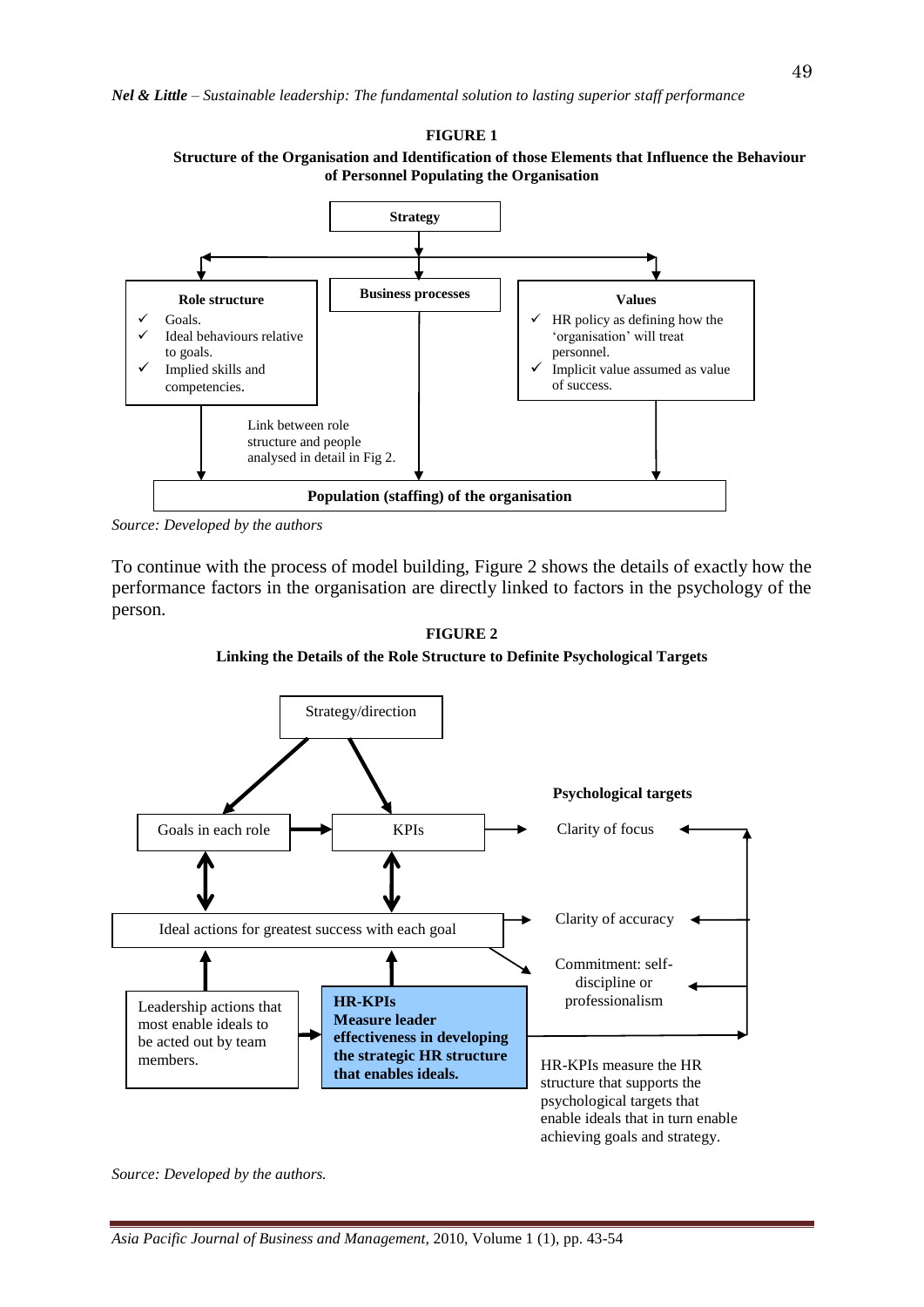Aspects relating to leadership priorities which flow from the model are discussed in the next section.

### **LEADERSHIP PRIORITIES A CONSEQUENCE OF THE MODEL**

The proposed model is based on the fact that the organisation is separate from people, with the idea "organisation" having the internal structure as above, and that internal structure is then linked to key aspects of human psychology. The HR-KPIs monitor the extent the team leader implements the processes derived from the model and that enact the model in their team. The model can be simplified as shown in Figure 3 below.



**FIGURE 3**

*Source: Developed by the authors* 

The priorities that emerge are as follows (Little 2008h).

- Set the strategy. Is the strategy realistic and achievable?
- Establish the team structure and allocate goals. Are the outputs/goals/Key performance factors (KPIs) clear? In making them clear the key issue is whether the KPIs satisfy the strategy since the KPIs are fully driven by the needs and expectations of the "organisation" and not by the people expected to do the work.
- Identify the actions (ideals) needed for each goal. Are the actions demanded by each goals/KPIs clear and if the actions are delivered with commitment will the goals be achieved? The actions are determined completely by the goal and the requirement to achieve the goal.
- Gain acceptance that people want to be successful in their work life: The cultural request is they act exactly as a sports person must act, that is apply self-discipline to do the key things (ideals) as needed when needed.
- Gain agreement on actions (ideals) needed to get results. Do people accept the actions as realistic and accept that if the actions carried out with commitment, the goals will be achieved.
- Coach people in emotional intelligence as the basis of their professionalism. Are people "professional" in that they "see" the requirements as derived from strategy, "see" the actions needed, and "see" those actions as "performance" in the role they accept. Thus exactly as any sports person would do, the requirement is for them to act out the agreed actions with commitment in order to achieve the results.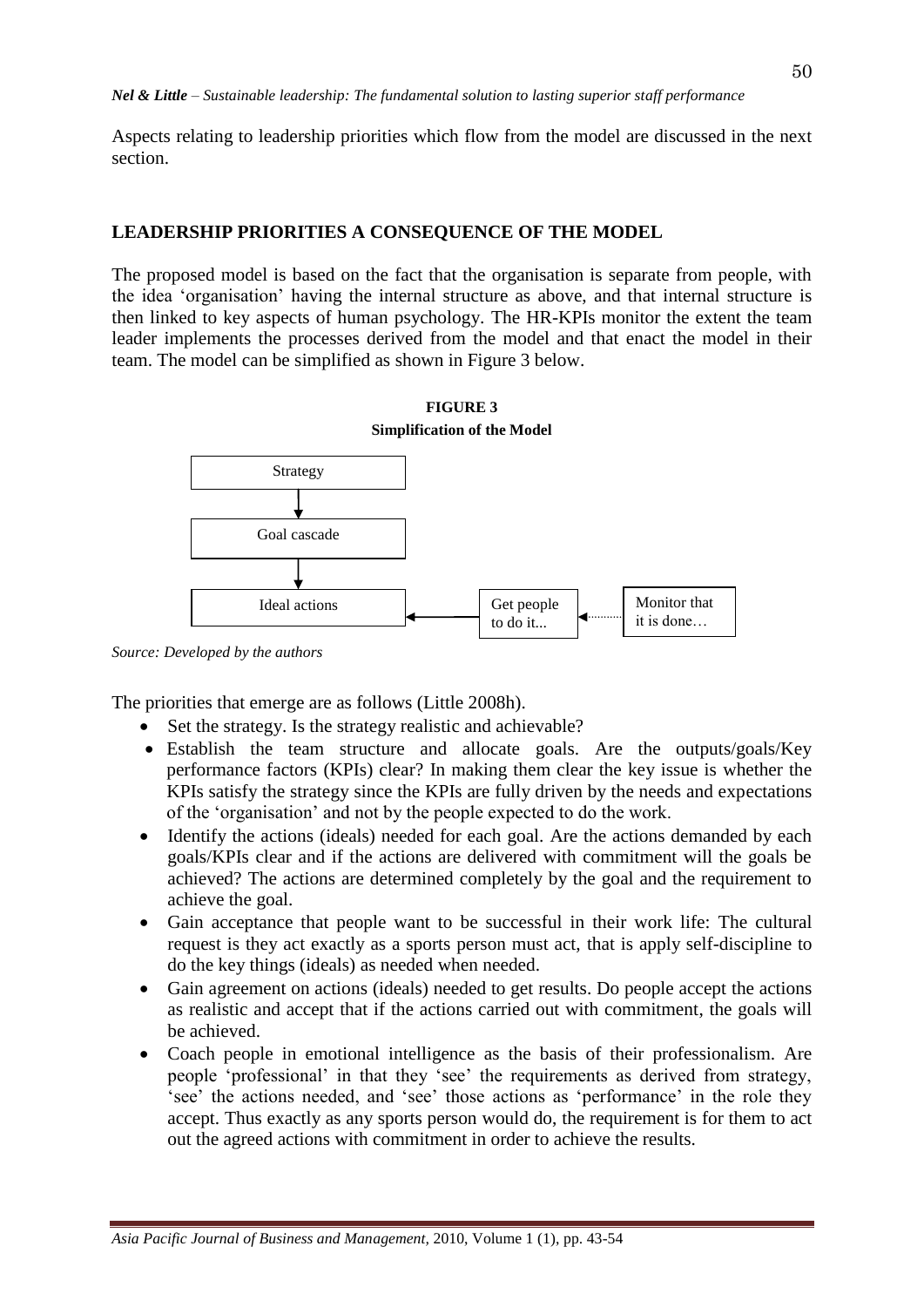It must be noted that ideal actions are defined as "those action that provide the greatest opportunity to achieve the best result". For example, practicing golf putting on the green would be seen as an 'ideal action' if the goal is to improve one's golf score, and 'securing sufficient qualified leads to enable budget at current close ratio' of a deal would be an ideal action in sales.

### **THE FUNDAMENTAL QUALIFICATION**

In order to refine the focus on sustainable leadership, it is essential to reflect on the concept of motivation as well. Motivation is a much discussed topic in management literature; and it is well understood that motivation lies in the mind of a person with the individual fully in command of their own mind and hence only able to 'motivate' themselves. Cummings  $\&$ Worley (2009:751) define motivation as "The conditions responsible for variation in the intensity, quality and direction of ongoing behaviour". The fundamental basis on which motivation rests is the person"s innermost desire for themselves and the commitment to their own life and fulfilment.

The fundamental qualification concerning motivation is as follows: Do you wish to be successful in your work life? Then: do you wish to be successful in your job? It is obvious that the person must state "yes" to both questions. People may not fully mean it, because if they do not perform they will face the failure of their integrity. If they say "no" then the advice is to replace such people as soon as possible since they will always represent a "hole" into which effort is poured for limited results.

These questions are not 'motivational' and not intended to be. They are qualifying questions and represent a system of filtering people, but more particularly represents a process of making people at least reflective on their responsibilities and attitude to work and to the success of their community to the extent that organisations contribute to community wealth. The questions represent the choice people must make, and this choice is not the responsibility of the leadership. It is rather a fundamental choice everyone must make from which the leadership can guide and work with the people to enable them to be as successful as they can be and/or choose to be. Other key organisational issues are summarised below based on the model and researched by Little [\(http://www.opdcoach.com/article\\_index.php\)](http://www.opdcoach.com/article_index.php).

## **PROFESSIONALISM AND THE KEY CULTURAL DEMAND**

Any organisation has the implicit value of success as derived from the intent of the founders, because every organisation is formed with the intent to succeed (Little, 2003). Personnel are then asked by managers to decide if they wish to be successful in their work life. They are then introduced to clarity of focus and clarity of accuracy. Thereafter they choose to attach positive or negative emotions with the images in their minds of them acting according to the requirements of the goals and KPIs they accept. If they choose to be successful, then the result is the cultural request to be self-disciplined and to conduct themselves at work according to the demand of the job, and not according to the demand of their inherent psychological factors. The commitment to self-discipline at work is defined as professionalism, and improving professionalism is the core cultural requirement of every organisation (Little 2003).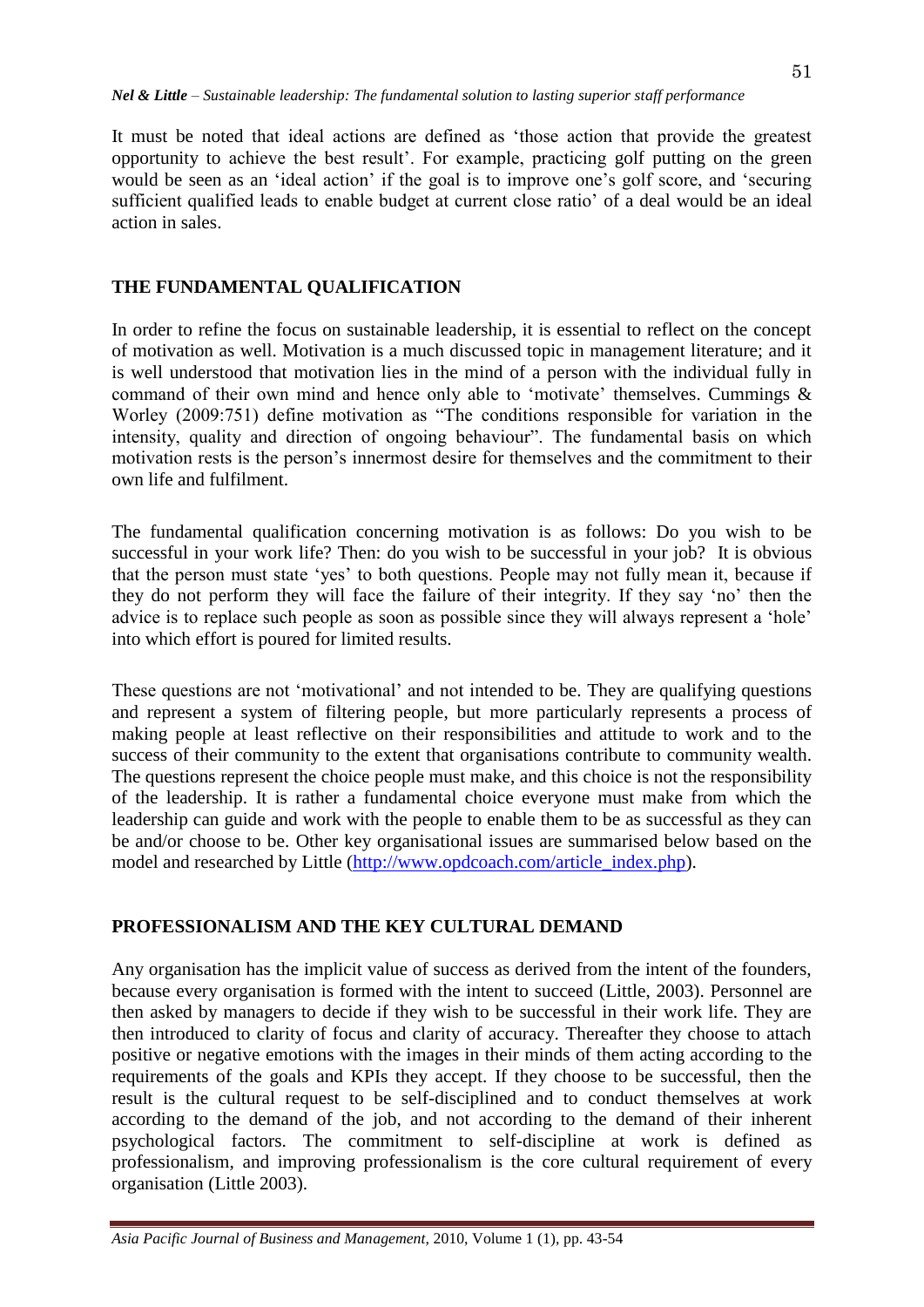#### **SEPARATION OF PERFORMANCE AND SUCCESS**

A review of some literature (Browning & Edgar 2004; Blanchard & Thacker, 2007, Cumming & Worley 2009, Nel, Werner, Haasbroek, Poisat, Sono and Schultz 2008) reveals that there is not a clear distinction between performance and success, with both tending to relate to goals and goal achievement. With the model presented in Figure 2, there is, however, a clear and precise distinction, namely that success is achieving the set organisational targets and performance is the committed delivery of the ideals. So, for example, a sales person may act out the ideals with energy and commitment, but because of the economy, product or competition which they have no control over, they cannot achieve the results. The sales person may thus have performed very well, but success was not achieved. This distinction has numerous practical implications for performance management and performance based remuneration.

### **ENGAGEMENT AS VISUALISATION**

Little (2003) proposes a new definition of "engagement" based on the model presented in Figure 2 which entails personnel visualising themselves as acting according to the ideals and associating positive emotions with the images of them acting out the ideals. This activity is commonly recognised in the general psychological literature and is termed "visualisation". This technique is also commonly used in sport in particular and emerges here as equally critical in personnel performance in organisations where it could be utilised to improve their overall performance. The action needed for a person to be successful is first memorised as a list, then visualised, then positive emotions are associated with the visualised actions, and finally a person is guided to review and assess their skill at each ideal and how they may improve their performance by improving implementation of the ideals. Guiding people through this process is the fundamental leadership role. Development of competencies is then the generalisation of this very direct development of the skills with actions needed to be successful in the particular job (Little 2008g).

#### **TIGHTENED DEFINITION OF KEY ORGANISATIONAL FACTORS**

The model results in a much clearer insight and tighter definitions of key business factors which are perceived as follows. **Coaching** emerges as the process of establishing clarity in the minds of personnel and guiding their mental engagement with the ideals **Training** is the process of improving the skills (and developing competencies) of personnel to act out the ideals (Little 2008b). **Motivation** is guiding personnel to commit to success in their work life and accept the necessary consequence of that which is needed for self-discipline to act out ideals as and when needed in their job. **Development** in the first instance is the process of guiding personnel to adopt greater self-discipline at work then guiding their intellectual development enabling them to deal effectively with a broader range of commercial situations (Blanchard & Thacker 2007, Erasmus, Loedolff, Mda and Nel 2010).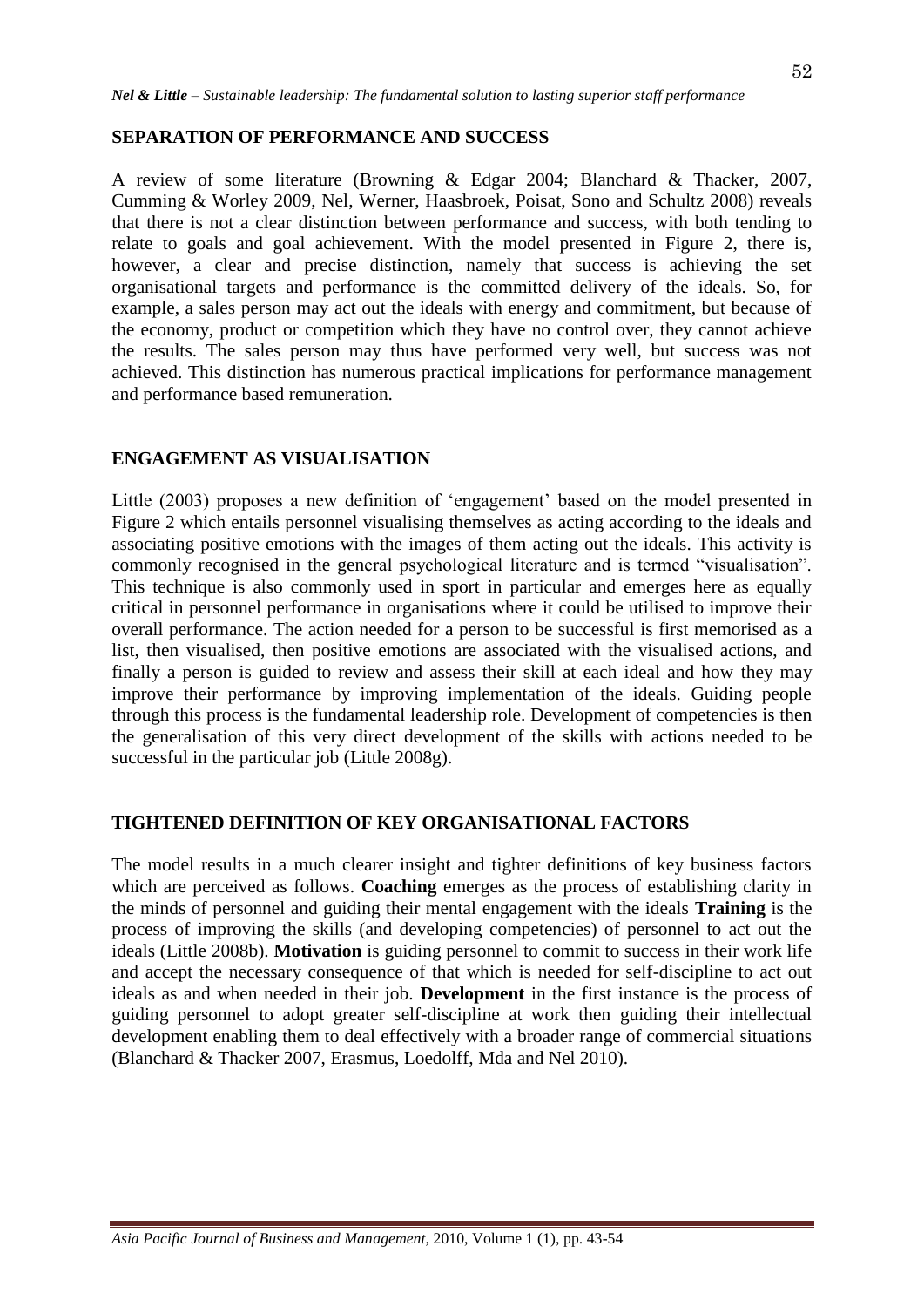#### **CONCLUSION**

The model is based on an in-depth integration with all items of ground in social science which secures a solid intellectual base and gives the model is strength and certainty. With the model as sole necessary "conceptual template or transparency" "average" managers are guided to achieve above average results (2008h). Learning to apply the model to a team is like learning to ride a bicycle, once learned it is usually never forgotten. A person may get 'rusty' but it always quickly returns. A team leader needs no other insight nor is the insight of the model ever likely to be altered being thoroughly grounded in theories of cause, psychology, and knowledge. The model is the only way staff psychology can be linked to organisational strategy and outputs. Application of the model is therefore the only way to ensure sustainable leadership leading to lasting and superior staff performance (Little 2008e).

#### **REFERENCES**

- Armstrong, M & Baron, A 2002, *Strategic HRM: The key to improve business performance*, Chartered Institute of Personnel and Management, UK.
- Blanchard, PN & Thacker JW 2007, *Effective training systems, strategies and practices.* (3<sup>rd</sup> edn), Pearson Education International, New Jersey.
- Browning, V & Edgar, F 2004, "Reactions to HRM: An employee perspective from South Africa and New Zealand", *Journal of the Australian and New Zealand Academy of Management,* vol. 10, no. 2, pp. 1-13.
- Cameron, E & Green M, 2009, *Making sense of change management: A complete guide to the models, tools and techniques of organizational change* (2<sup>nd</sup> edn). Kogan Page, London.
- Cummings, TG & Worley CG 2009, *Organisation Development and Change*. (9<sup>th</sup> edn) South Western, Cengage Learning Mason, USA.
- Erasmus, BJ, Loedolff, PvZ, Mda, T & Nel, PS 2010, *Managing training and development in*  South Africa. (5<sup>th</sup> edn), Oxford University Press, Cape Town.
- Graetz, F Rimmer, M Lawrence, A & Smith, A 2006, *Managing organisational change*. (2nd edn), Wiley: Milton, Australia.
- Guest, DE 1997, "Human resources management and performance: A review of the research agenda". *The International Journal of Human Resource Management,* vol.8, no.3, pp. 263-76.
- Legge, K 1995, *Human resource management, rhetoric's and realities,* Macmillan, Basingstoke.
- Little, G 2000a, *Paper 5: Why we do what we do* [www.grlphilosophy.co.nz](http://www.grlphilosophy.co.nz/) Date accessed: 14 November 2008 & 21 March 2009.
- Little, G 2000b, *Paper 7: The tension between cause and freewill: The fundamental of all human experience;* [www.grlphilosophy.co.nz](http://www.grlphilosophy.co.nz/) Date accessed: 14 November 2008 & 21 March 2009.
- Little, G 2000c, *Paper 3: A model of knowledge and tools for theory creation;* [www.grlphilosophy.co.nz](http://www.grlphilosophy.co.nz/) Date accessed: 14 November 2008 & 21 March 2009.
- Little, G 2000d, *[Toward a better standard of judgment than peer review.](http://www.grlphilosophy.co.nz/paper7.htm)*  [www.grlphilosophy.co.nz](http://www.grlphilosophy.co.nz/) Date accessed: 21 March 2008.
- Little, G 2000e, *Paper 2: Perception and a general theory of knowledge* [www.grlphilosophy.co.nz](http://www.grlphilosophy.co.nz/) Date accessed: 25 May 2009.